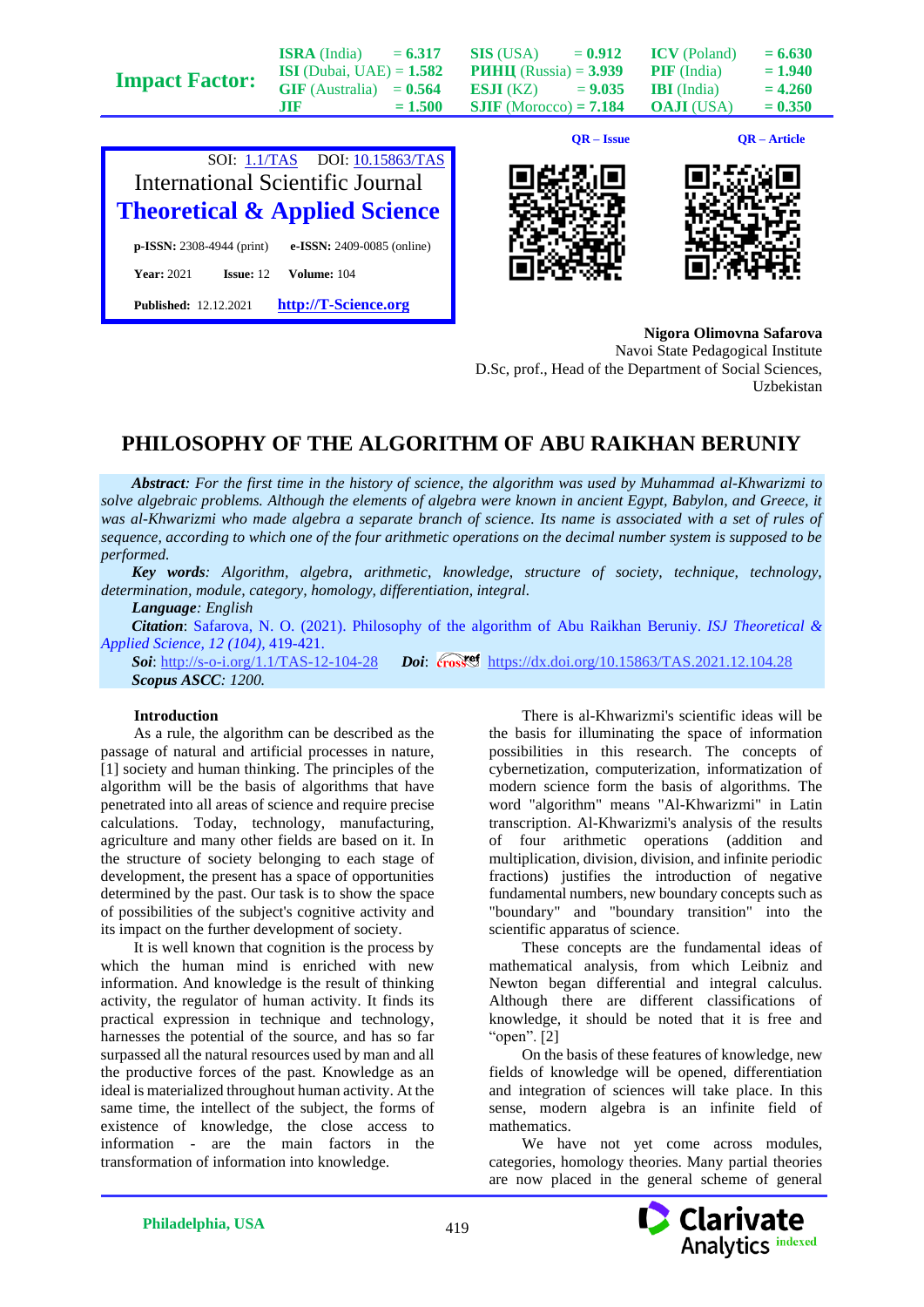|                       | <b>ISRA</b> (India)               | $= 6.317$ | $\textbf{SIS}$ (USA) = 0.912                    | <b>ICV</b> (Poland) | $= 6.630$ |
|-----------------------|-----------------------------------|-----------|-------------------------------------------------|---------------------|-----------|
| <b>Impact Factor:</b> | <b>ISI</b> (Dubai, UAE) = $1.582$ |           | <b>PHHII</b> (Russia) = $3.939$                 | <b>PIF</b> (India)  | $= 1.940$ |
|                       | $GIF$ (Australia) = $0.564$       |           | <b>ESJI</b> (KZ) $= 9.035$ <b>IBI</b> (India)   |                     | $= 4.260$ |
|                       | .TIF                              | $= 1.500$ | <b>SJIF</b> (Morocco) = <b>7.184 OAJI</b> (USA) |                     | $= 0.350$ |

algebra. At the intersection of algebra and mathematical logic, the theory of modules emerged. Today we can talk about modern algebraic geometry, algebraic typology, algebraic theories. "The development of these theories continues, and Uzbek mathematicians are making a significant contribution to this development."[3] That is, the expansion of the possibilities of applying knowledge and all its forms in various combinations of knowledge has become the basis for the development of modern society.

The organized interaction of explicit and implicit knowledge is the basis for the creation of new knowledge. The realization of knowledge by researchers is the result of personal activity and cannot be transmitted to others through formalized structures. When explicit knowledge could be transferred to nonexplicit knowledge and vice versa to what was not explicit, there would be more knowledge that "information is obtained through the senses" [4] than that which occurs through the mind.

In general, knowledge and information are important for all modes of development of society, because the production process always depends on the level of processing of knowledge and information. Knowledge is used to activate devices that process information and communicate between areas of innovation.

An algorithm is a specific rule that performs actions or operations in a specific order that are used to solve problems in a particular category. The problem found in the algorithm is solved. It becomes a natural human goal to find algorithms in the process of solving various problems and tasks. Knowledge is a tool of value and activity of the subject, but knowledge is its value in its objectivity.

The subject's attitude to the world around him, the knowledge gained as a result of intellectual activity is positively used due to the presence of a socio-cultural space in which the methods of developing skills are intertwined. The area of the socio-cultural space is different in each period. The scientific idea does not always correspond to the possibilities of space and time.

So how can one define what space is and its historical and social significance from the point of view of social practice? In social reality, space is

fundamental. Today, the information space is sweeping the globe. It is a leading factor in social unity, a set of rules and codes that people develop to understand each other, on the basis of which, of course, the boundaries of a cultural community are defined.

In short, the concept of "algorithm" is gradually evolving, and as science progresses, its field of activity is constantly expanding. This process is related not only to human cognition and labor activity, but also to the computers that form the foundation of modern information society. Uzbek scientists are also making a significant contribution to the expansion of the "space of possibilities" of knowledge, enriching the concept of "algorithm" with scientific concepts.

It is known that in social practice, space consists of a set of elements that maintain the flow of knowledge, information, and the division of time can be thought of as the material basis of social practices. The space of possibilities is based on the interaction of the pieces in the formation of the structure as a whole. In the space of possibilities there is an "contact" environment of activity, in which knowledge of different levels and different specific sciences can be connected. The purpose of the analysis here is to identify the logic underlying the information space of possibilities. Let's look at this in the case of "Algorithm".

It is known that al-Khwarizmi is at the head of many algebraists today. Al-Khwarizmi's treatise is the first in a long series of mathematicians' research on algebra. "Al-Khwarizmi's creative activity was focused on the study of nature, the application of scientific methods of knowledge. His work helped to shape the natural-scientific and progressive philosophical ideas of the Middle East". [5]

It should also be noted that, unlike other stages of development of science, "Muhammad al-Khwarizmi also applied the methods of quantitative research he invented to the realities of social life. He studied the four aspects of human relations of his time: the treaty, the pledge, the will, and the slave trade (jallobliq)". [6] Positive knowledge was gained in a purely scientific way. This knowledge became the basis for establishing legal relations between people and establishing interpersonal relations in society.

## **References:**

- 1. Fajzullaev, A.F. (2000). *Sovremennaja algoritmizacija nauki, tehniki i rynochnyh otnoshenij. Klassicheskaja nauka Srednej Azii i sovremennaja mirovaja civilizacija,* (p.92). Tashkent.
- 2. Safarova, N. A. (2020). Tinchlik va barkarorlikning konceptual asoslari (Ўrta asrlar Markazij Osijo izhtimoij-falsafij tafakkuri tarihi misolida). *Issledovanie Renessansa Central`noj Azii*, Т. 1, №. 2.